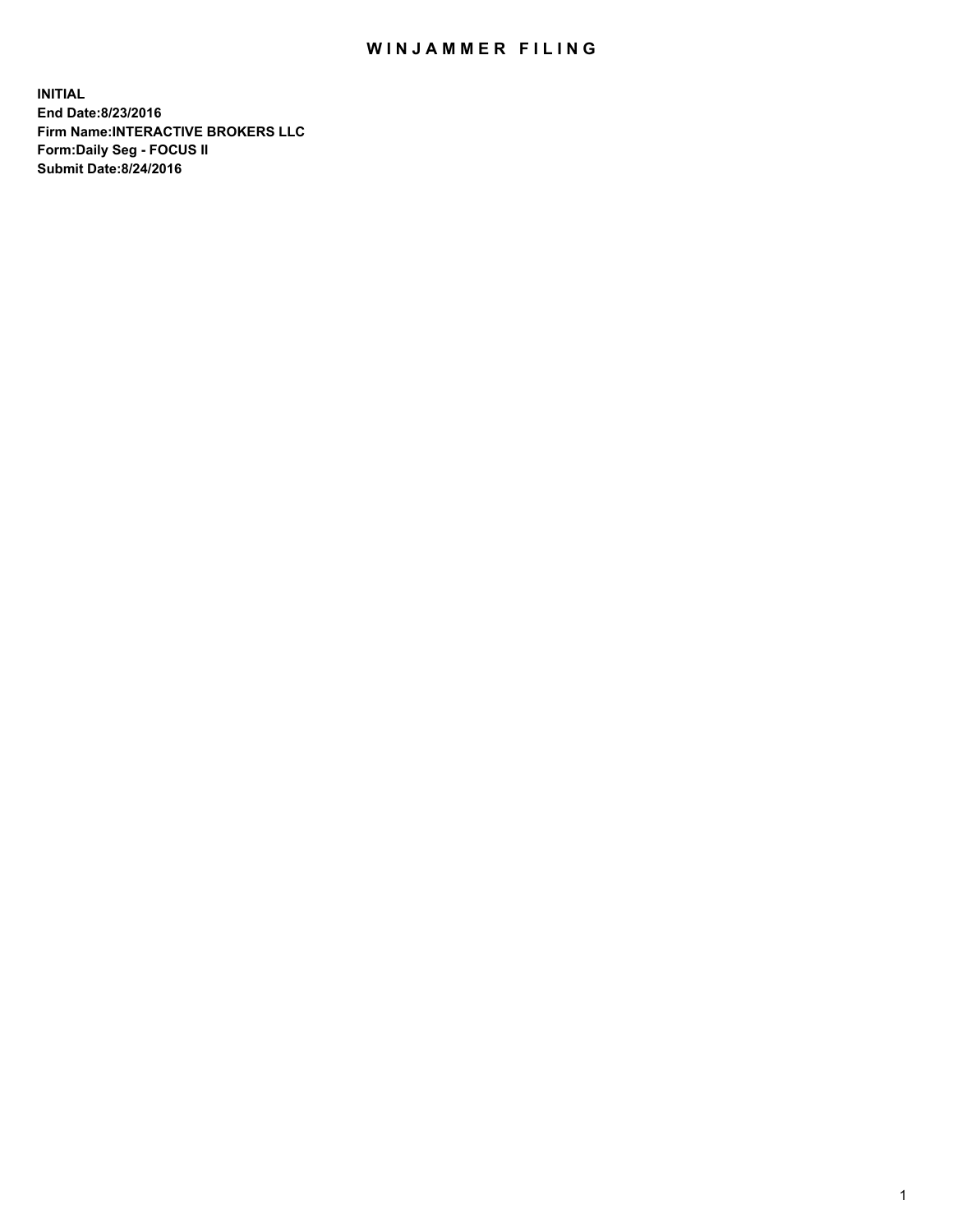## **INITIAL End Date:8/23/2016 Firm Name:INTERACTIVE BROKERS LLC Form:Daily Seg - FOCUS II Submit Date:8/24/2016 Daily Segregation - Cover Page**

| Name of Company<br><b>Contact Name</b><br><b>Contact Phone Number</b><br><b>Contact Email Address</b>                                                                                                                                                                                                                          | <b>INTERACTIVE BROKERS LLC</b><br>James Menicucci<br>203-618-8085<br>jmenicucci@interactivebrokers.c<br>om |
|--------------------------------------------------------------------------------------------------------------------------------------------------------------------------------------------------------------------------------------------------------------------------------------------------------------------------------|------------------------------------------------------------------------------------------------------------|
| FCM's Customer Segregated Funds Residual Interest Target (choose one):<br>a. Minimum dollar amount: ; or<br>b. Minimum percentage of customer segregated funds required:%; or<br>c. Dollar amount range between: and; or<br>d. Percentage range of customer segregated funds required between:% and%.                          | $\overline{\mathbf{0}}$<br>0<br>155,000,000 245,000,000<br>0 <sub>0</sub>                                  |
| FCM's Customer Secured Amount Funds Residual Interest Target (choose one):<br>a. Minimum dollar amount: ; or<br>b. Minimum percentage of customer secured funds required:%; or<br>c. Dollar amount range between: and; or<br>d. Percentage range of customer secured funds required between:% and%.                            | $\overline{\mathbf{0}}$<br>$\overline{\mathbf{0}}$<br>80,000,000 120,000,000<br>00                         |
| FCM's Cleared Swaps Customer Collateral Residual Interest Target (choose one):<br>a. Minimum dollar amount: ; or<br>b. Minimum percentage of cleared swaps customer collateral required:% ; or<br>c. Dollar amount range between: and; or<br>d. Percentage range of cleared swaps customer collateral required between:% and%. | $\overline{\mathbf{0}}$<br>$\overline{\mathbf{0}}$<br>0 <sub>0</sub><br><u>00</u>                          |

Attach supporting documents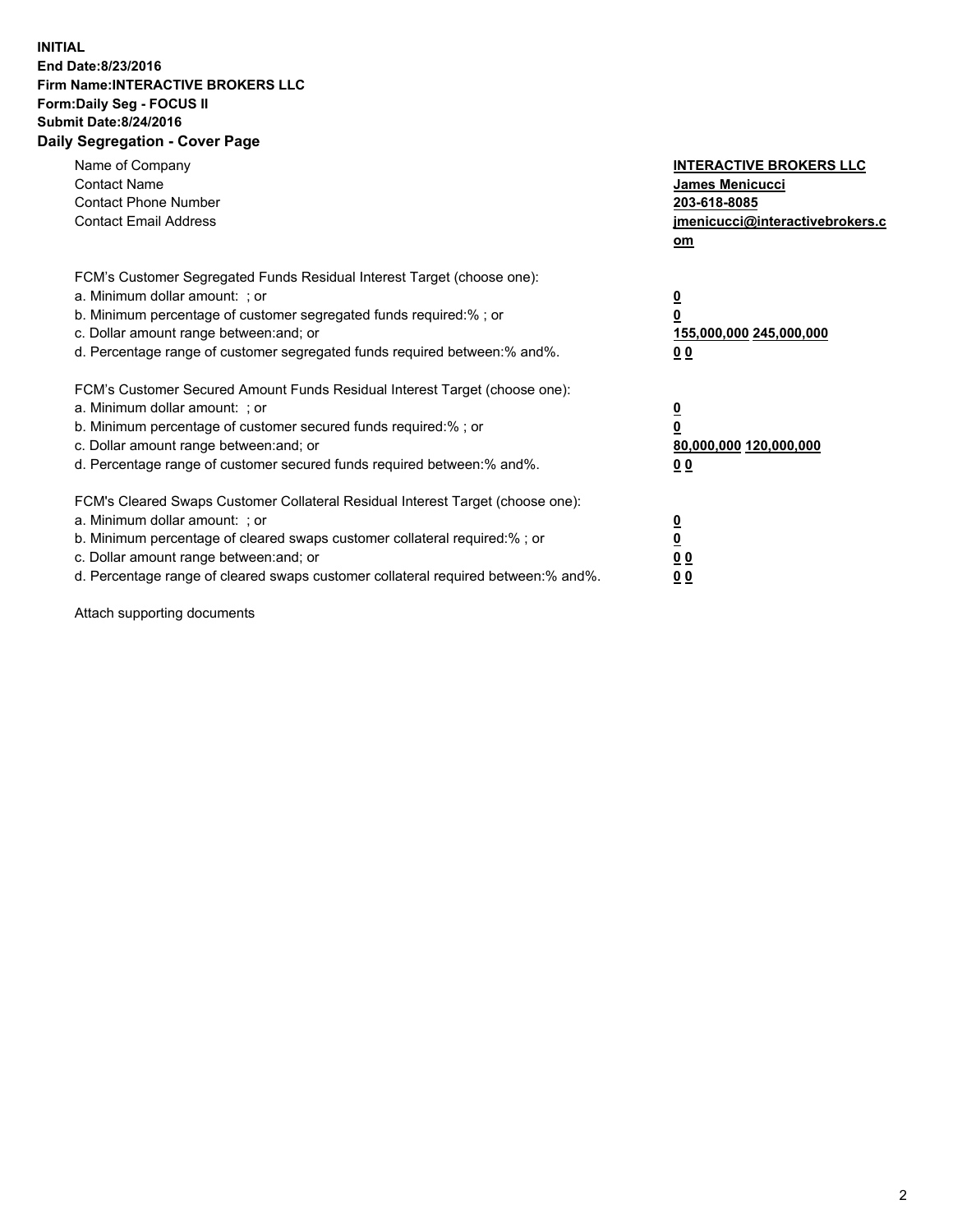## **INITIAL End Date:8/23/2016 Firm Name:INTERACTIVE BROKERS LLC Form:Daily Seg - FOCUS II Submit Date:8/24/2016 Daily Segregation - Secured Amounts**

|     | Daily Ocglegation - Occuled Amounts                                                                        |                                  |
|-----|------------------------------------------------------------------------------------------------------------|----------------------------------|
|     | Foreign Futures and Foreign Options Secured Amounts                                                        |                                  |
|     | Amount required to be set aside pursuant to law, rule or regulation of a foreign                           | $0$ [7305]                       |
|     | government or a rule of a self-regulatory organization authorized thereunder                               |                                  |
| 1.  | Net ledger balance - Foreign Futures and Foreign Option Trading - All Customers                            |                                  |
|     | A. Cash                                                                                                    | 346, 171, 875 [7315]             |
|     | B. Securities (at market)                                                                                  | $0$ [7317]                       |
| 2.  | Net unrealized profit (loss) in open futures contracts traded on a foreign board of trade                  | 22,585,698 [7325]                |
| 3.  | Exchange traded options                                                                                    |                                  |
|     | a. Market value of open option contracts purchased on a foreign board of trade                             | <b>303,833</b> [7335]            |
|     | b. Market value of open contracts granted (sold) on a foreign board of trade                               | $-62,503$ [7337]                 |
| 4.  | Net equity (deficit) (add lines 1. 2. and 3.)                                                              | 368,998,903 [7345]               |
| 5.  | Account liquidating to a deficit and account with a debit balances - gross amount                          | 58,597 [7351]                    |
|     | Less: amount offset by customer owned securities                                                           | 0 [7352] 58,597 [7354]           |
| 6.  | Amount required to be set aside as the secured amount - Net Liquidating Equity                             | 369,057,500 [7355]               |
|     | Method (add lines 4 and 5)                                                                                 |                                  |
| 7.  | Greater of amount required to be set aside pursuant to foreign jurisdiction (above) or line                | 369,057,500 [7360]               |
|     | 6.                                                                                                         |                                  |
|     | FUNDS DEPOSITED IN SEPARATE REGULATION 30.7 ACCOUNTS                                                       |                                  |
| 1.  | Cash in banks                                                                                              |                                  |
|     | A. Banks located in the United States                                                                      | 5,700,000 [7500]                 |
|     | B. Other banks qualified under Regulation 30.7                                                             | 0 [7520] 5,700,000 [7530]        |
| 2.  | Securities                                                                                                 |                                  |
|     | A. In safekeeping with banks located in the United States                                                  | 417,932,615 [7540]               |
|     | B. In safekeeping with other banks qualified under Regulation 30.7                                         | 0 [7560] 417,932,615 [7570]      |
| 3.  | Equities with registered futures commission merchants                                                      |                                  |
|     | A. Cash                                                                                                    | $0$ [7580]                       |
|     | <b>B.</b> Securities                                                                                       | $0$ [7590]                       |
|     | C. Unrealized gain (loss) on open futures contracts                                                        | $0$ [7600]                       |
|     | D. Value of long option contracts                                                                          | $0$ [7610]                       |
|     | E. Value of short option contracts                                                                         | 0 [7615] 0 [7620]                |
| 4.  | Amounts held by clearing organizations of foreign boards of trade                                          |                                  |
|     | A. Cash                                                                                                    | $0$ [7640]                       |
|     | <b>B.</b> Securities                                                                                       | $0$ [7650]                       |
|     | C. Amount due to (from) clearing organization - daily variation                                            | $0$ [7660]                       |
|     | D. Value of long option contracts                                                                          | $0$ [7670]                       |
|     | E. Value of short option contracts                                                                         | 0 [7675] 0 [7680]                |
| 5.  | Amounts held by members of foreign boards of trade                                                         |                                  |
|     | A. Cash                                                                                                    | 68,423,770 [7700]                |
|     | <b>B.</b> Securities                                                                                       | $0$ [7710]                       |
|     | C. Unrealized gain (loss) on open futures contracts                                                        | 2,813,321 [7720]                 |
|     | D. Value of long option contracts                                                                          | 303,820 [7730]                   |
|     | E. Value of short option contracts                                                                         | -62,501 [7735] 71,478,410 [7740] |
| 6.  | Amounts with other depositories designated by a foreign board of trade                                     | 0 [7760]                         |
| 7.  | Segregated funds on hand                                                                                   | $0$ [7765]                       |
| 8.  | Total funds in separate section 30.7 accounts                                                              | 495,111,025 [7770]               |
| 9.  | Excess (deficiency) Set Aside for Secured Amount (subtract line 7 Secured Statement<br>Page 1 from Line 8) | 126,053,525 [7380]               |
| 10. | Management Target Amount for Excess funds in separate section 30.7 accounts                                | 80,000,000 [7780]                |
| 11. | Excess (deficiency) funds in separate 30.7 accounts over (under) Management Target                         | 46,053,525 [7785]                |
|     |                                                                                                            |                                  |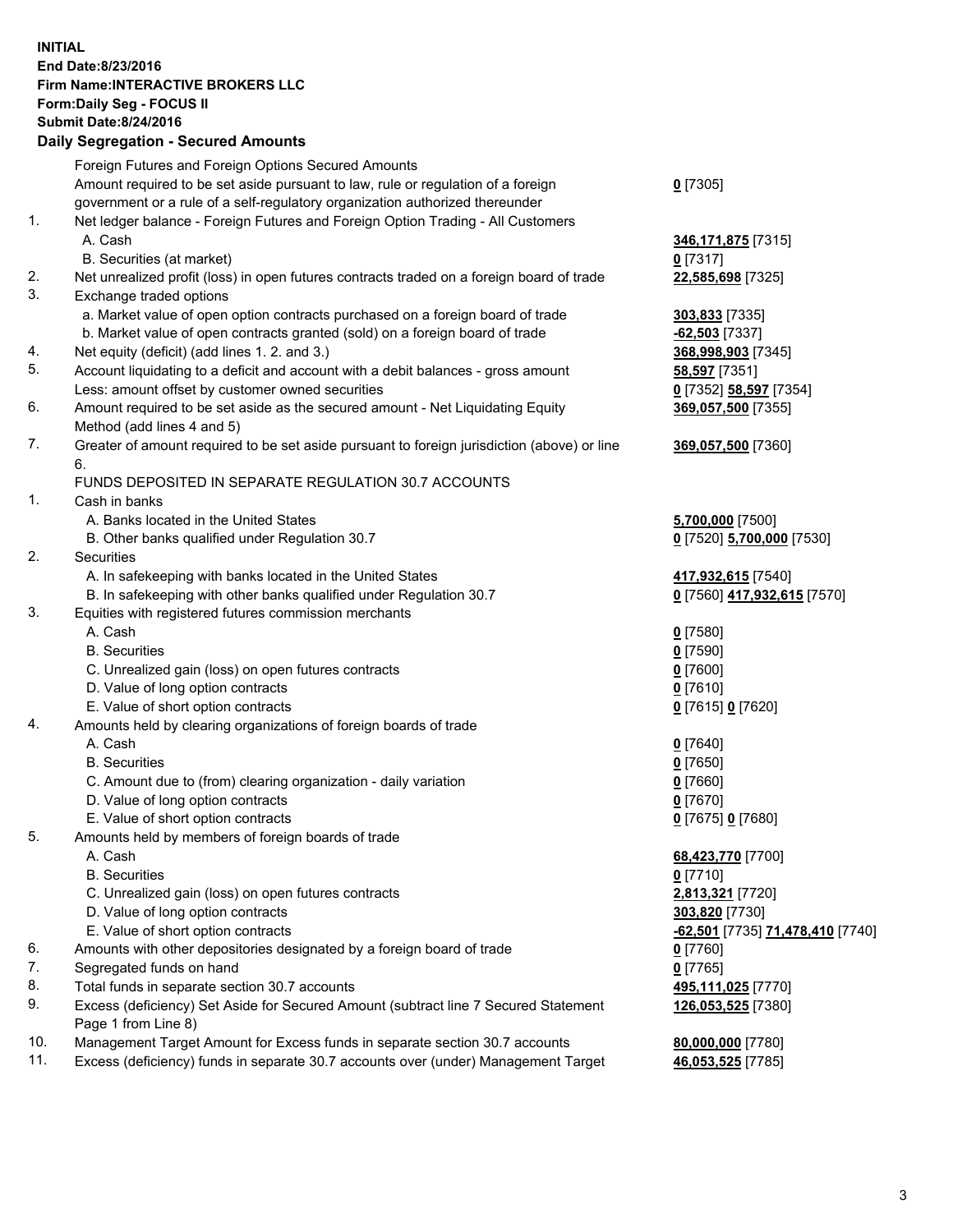**INITIAL End Date:8/23/2016 Firm Name:INTERACTIVE BROKERS LLC Form:Daily Seg - FOCUS II Submit Date:8/24/2016 Daily Segregation - Segregation Statement** SEGREGATION REQUIREMENTS(Section 4d(2) of the CEAct) 1. Net ledger balance A. Cash **3,074,853,434** [7010] B. Securities (at market) **0** [7020] 2. Net unrealized profit (loss) in open futures contracts traded on a contract market **-147,729,428** [7030] 3. Exchange traded options A. Add market value of open option contracts purchased on a contract market **128,852,027** [7032] B. Deduct market value of open option contracts granted (sold) on a contract market **-196,422,662** [7033] 4. Net equity (deficit) (add lines 1, 2 and 3) **2,859,553,371** [7040] 5. Accounts liquidating to a deficit and accounts with debit balances - gross amount **342,989** [7045] Less: amount offset by customer securities **0** [7047] **342,989** [7050] 6. Amount required to be segregated (add lines 4 and 5) **2,859,896,360** [7060] FUNDS IN SEGREGATED ACCOUNTS 7. Deposited in segregated funds bank accounts A. Cash **58,196,283** [7070] B. Securities representing investments of customers' funds (at market) **1,881,877,915** [7080] C. Securities held for particular customers or option customers in lieu of cash (at market) **0** [7090] 8. Margins on deposit with derivatives clearing organizations of contract markets A. Cash **32,748,271** [7100] B. Securities representing investments of customers' funds (at market) **1,175,435,227** [7110] C. Securities held for particular customers or option customers in lieu of cash (at market) **0** [7120] 9. Net settlement from (to) derivatives clearing organizations of contract markets **7,558,580** [7130] 10. Exchange traded options A. Value of open long option contracts **128,849,089** [7132] B. Value of open short option contracts **-196,419,732** [7133] 11. Net equities with other FCMs A. Net liquidating equity **0** [7140] B. Securities representing investments of customers' funds (at market) **0** [7160] C. Securities held for particular customers or option customers in lieu of cash (at market) **0** [7170] 12. Segregated funds on hand **0** [7150] 13. Total amount in segregation (add lines 7 through 12) **3,088,245,633** [7180] 14. Excess (deficiency) funds in segregation (subtract line 6 from line 13) **228,349,273** [7190] 15. Management Target Amount for Excess funds in segregation **155,000,000** [7194] **73,349,273** [7198]

16. Excess (deficiency) funds in segregation over (under) Management Target Amount Excess